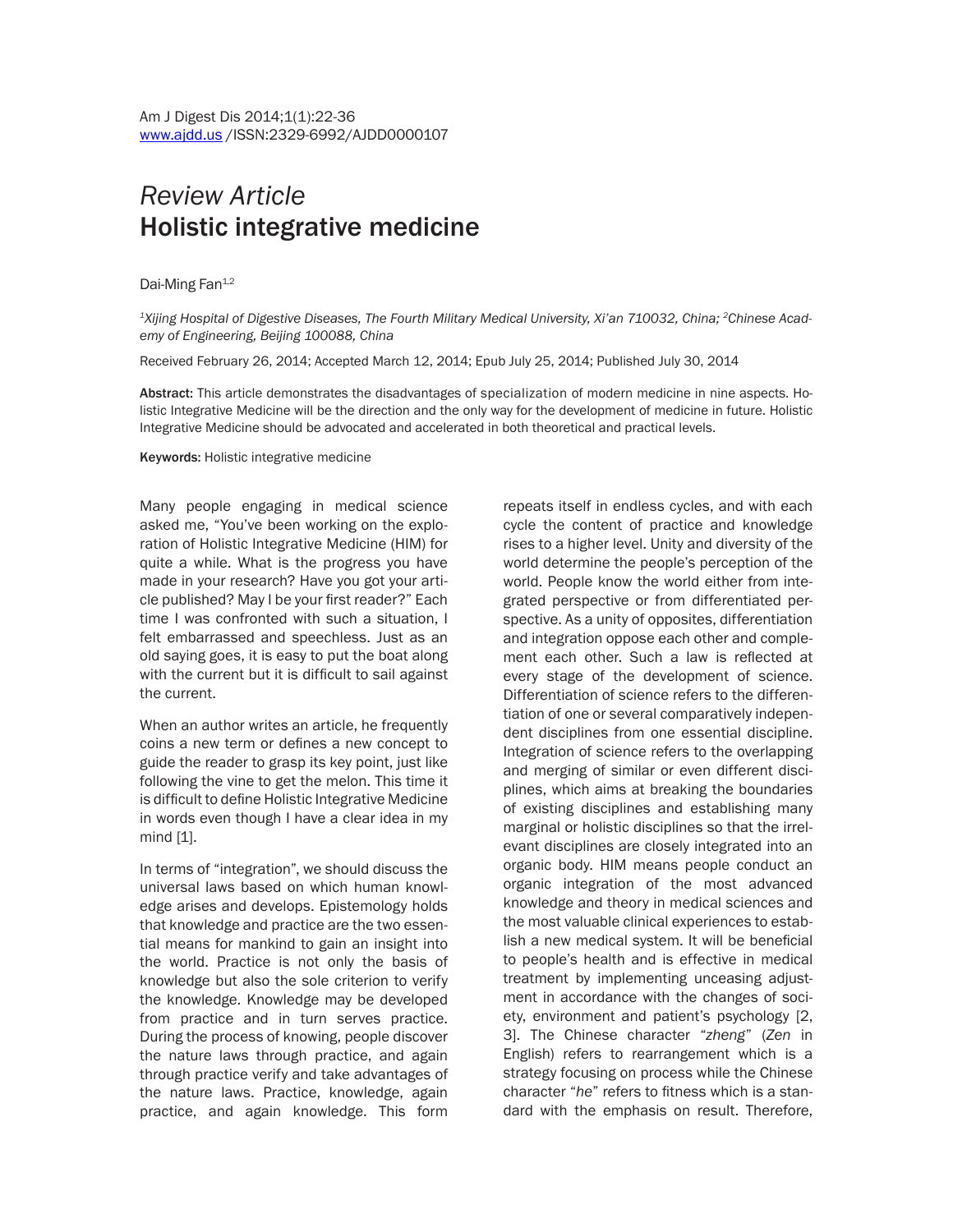HIM originates from history and philosophy so it should be in conformity with historical trend, scientific laws and people's will.

The development of the world accords with the phenomenon of "unity after a long time of division and division after a long time of unity", complies with the trend of "spiral development" and abides by the law of "the negation of negation" and "the unity of opposites", which embodies the philosophical concept that "one divides into two" and "two combine into one". With too long or too tight unity, new things will be difficult to emerge and social development will be blocked. With too long or too frequent division, there will be no cohesive force and the motivation of making progress. It is true to nature although no noticeable changes take place in the world in a certain period of time (maybe thousands of years). Either division or unity is just what people view things from different perspectives. The essence of the world lies in the law of unity and division. For example, it is self-evident that there are cells and organs in human body and they are indispensable. However, with the explosion of human knowledge, "organ-based theory", "cell-based theory" and even "gene-based theory" were proposed. Just as the rivers join and split, whether we make a division or achieve a unity should comply with the laws of nature, which is "the theory of division and unity" proposed in this article.

The development of medicine is a kernel part of scientific advancement in the world and abides by the laws of nature. In the early stage of medical development during the early period of human development, people who were short of practical experience and knowledge explored the unknown areas, such as the mysterious phenomena related to their life and health through primitive social activities and backward productive forces. The dispersed, sporadic and personal experience was collected and compiled into several books which were passed down from the masters to their apprentices, particularly from father to his sons. Unity is a typical feature of this period, emphasizing the concept that "two combine into one". For example, the rich knowledge of traditional Chinese medicine was compiled into three books: *Huangdi Neijing*, which is related to preclinical medicine, *Shanghan Zabing Lun*, which is concerned with clinical medicine, and *Shennong's*  *Herbal*, which is associated with pharmacology. Medical development in this period is mainly characterized by integration. The early practice of medical pioneers constructed the tentative framework of traditional Chinese medicine permeated with the concept of "the unity of man and nature", namely, man is an integrated part of nature and vice versa. "Those who submit will prosper, those who resist will perish." Several well-known medical masters such as Bian Que, Hua Tuo and Zhang Zhongjing accumulated a large amount of medical knowledge through practice. Bian Que, who is said to have lived more than 300 years, wrote two books entitled *Bian Que Neijing* and *Bian Que Waijing*. In fact, he did not live to that old age. It is people who attributed 300 years' contributions of medical workers to him, which embodies the concept that "two combine into one" during the early medical development and is somewhat similar to Holistic Integrative Medicine in this article or primary integrated medicine.

As time went by, with the accumulation of experience and knowledge and with the increase of more famous doctors who had unique skills, a relatively systematic framework of traditional Chinese medicine was established, which is a valuable knowledge reservoir of Chinese medicine and pharmacology [4]. However, integrated medicine gradually developed into special medical disciplines since Qin Dynasty and was divided into internal medicine, surgery, gynaecology, paediatrics and other disciplines in Han Dynasty and Tang Dynasty. Meanwhile, pharmacology developed with the discovery of more traditional Chinese herbs and their properties and effects. The formulae in the book *Thousand Pieces of Gold Formulae* were said to have the effect of "treating any diseases". *Newly Revised Materia Medica*, the first pharmacopoeia in the world, was published in Tang Dynasty.

Both TCM and western medicine serve the same purpose in two separate ways. Although western medicine has also developed following the trend of division, its developmental speed and degree are more apparent than TCM. Because western philosophy and Chinese philosophy have different origins, western medicine puts more emphasis on evidence-based practice, qualitative study and quantitative study at the cellular and molecular levels, while TCM takes all factors into consideration and makes a systematic study at the macro-level.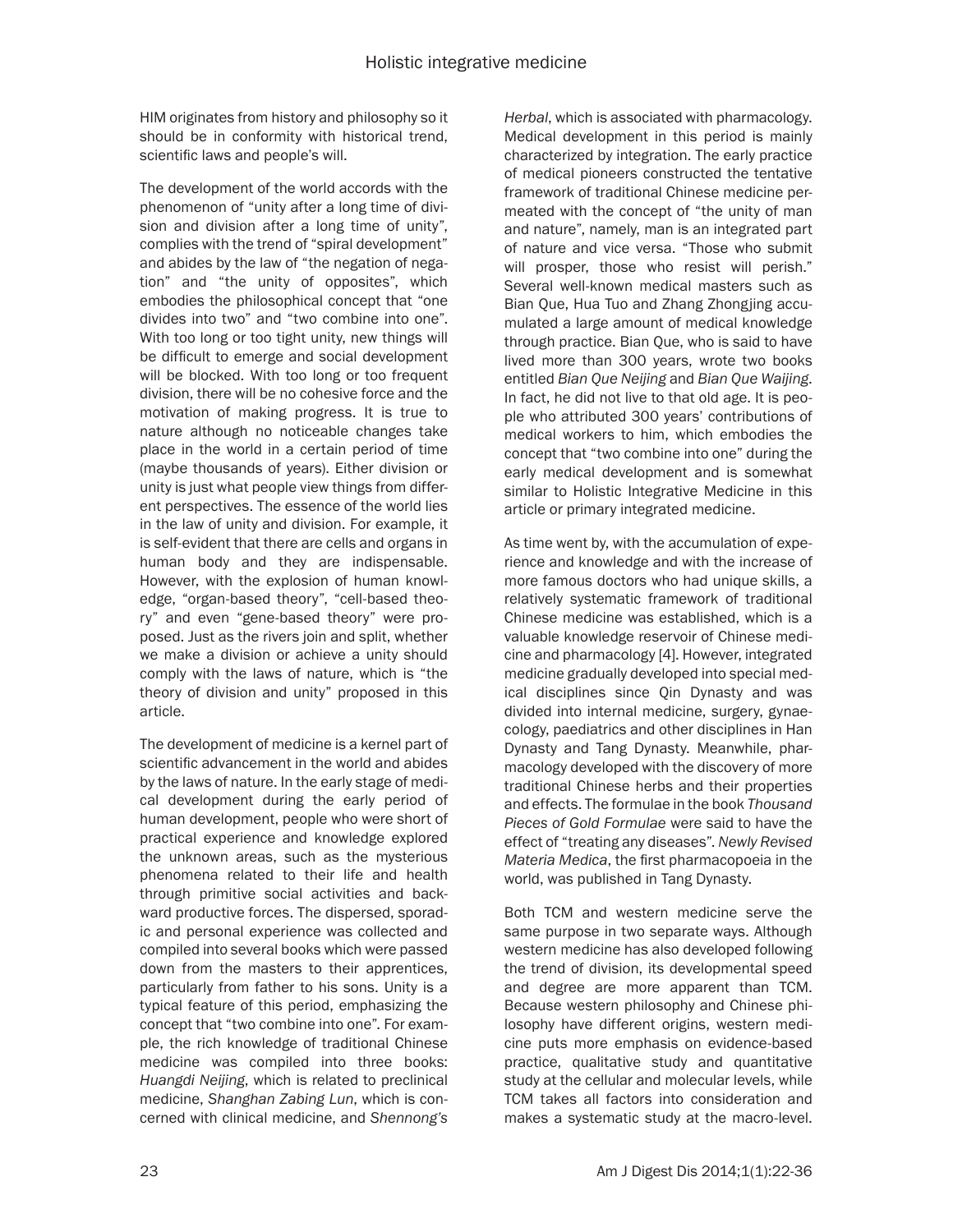Both of them have made great contributions to world medicine [5-7]. (Detailed discussion of this aspect will be omitted for the limited length of this article.) However, it should be particularly pointed out that medicine has made a rapid progress from macro-level to micro-level since Antonie van Leeuwenhoek invented a microscope in the 17<sup>th</sup> century and then medicine was divided into preclinical medicine, clinical medicine and preventive medicine. In preclinical medicine, the structure of human body is divided into different systems, each of which consists of some organs. Each organ is further divided into different tissues composed of cells, organelles, molecules (protein, DNA and RNA), and etc. As for clinical medicine, it is divided into internal medicine, surgery and medical specialized disciplines and then it is divided into gastroenterology, hematology, cardiology, orthopedics, general surgery and urology, etc., which are called third-tier/level disciplines.

Many third-tier/level disciplines are divided into more specialized ones in recent ten to twenty years. I wonder whether they could be called fourth-tier/level disciplines. For instance, Orthopedics Department consists of several divisions concerning spine, joints and limbs, etc. Gastroenterology Department is composed of different divisions for the treatment of gastrointestinal, liver, colorectal and pancreatic diseases, etc. In addition, the former Chinese Society of Gastroenterology has been divided into current Chinese Society of Gastroenterology, Chinese Society of Hepatology and Chinese Society of Digestive Endoscopy. Accordingly, the former *Chinese Journal of Digestion* has been divided into today's *Chinese Journal of Digestion*, *Chinese Journal of Hepatology, Chinese Journal of Digestive Endoscopy* and *Chinese Journal of Pancreatology*. At present, a so-called fourth-tier/level discipline has been divided into many cooperative groups, with the number amounting to more than ten. Furthermore, some people propose that surgery should be further divided into more specialized divisions. I wonder how specialized the division should be. It seems that one will never give up if the whole human body is not broken into pieces, with his head decapitated, his heart and lungs torn up, his spleen and stomach separated, and his liver and intestines cut into inches, which is one of the features of modern medicine.

It is true that the unceasing division has enhanced the development of modern medicine. Nowadays people have had a better understanding of their bodies, have acquired much more medical knowledge, and the medical treatment has become more effective. There is no denying that the therapeutic effect has been enhanced and people's life span has been increased. However, we also admit that division of medicine has brought some disadvantages, detriment and even disastrous effects, which are reflected in the following nine aspects.

## Patients are treated as organs

With the more specialized division of clinical departments, doctors have a dim impression of general medicine. Compared with the experienced doctors, the green hands have no access to the training of integrated medicine. As a result, they only have a command of medical knowledge concerning the fourth-tier/level disciplines and a part of human body. Consciously or unconsciously, they see their patient as an organ. For example, they treat a patient with liver cancer as a cancerous liver, namely, they pay more attention to carcinoma rather than the patient. When cancer cells were found in the abdominal cavity of a patient, some doctors tried to discover the primary carcinoma. Sometimes they ended in vain even after the autopsy of the dead patient. In fact, "a cancer patient" should be regarded as "a patient who has contracted cancer" rather than "cancer contracted by a patient". When they provide him with treatment and care, doctors and nurses should put emphasis on the patient himself or herself. They should take their patient as a person with physical, psychological and social needs rather than focus on his organ with physiological or pathological changes. Different people with the same cancer may turn out to have different fate. Some patients with cancer died even though they had their tumor removed, or had their cancerous organs fully cut off, or even had all the surrounding lymph glands removed no matter whether there was a metastasis or not. On the contrary, some patients with cancer survived even though their cancer had not been radically cured or even had not been treated. Here are some other examples. Some patients who were not informed of their advanced cancer still work as usual and even take part in a sports meet as a runner. By con-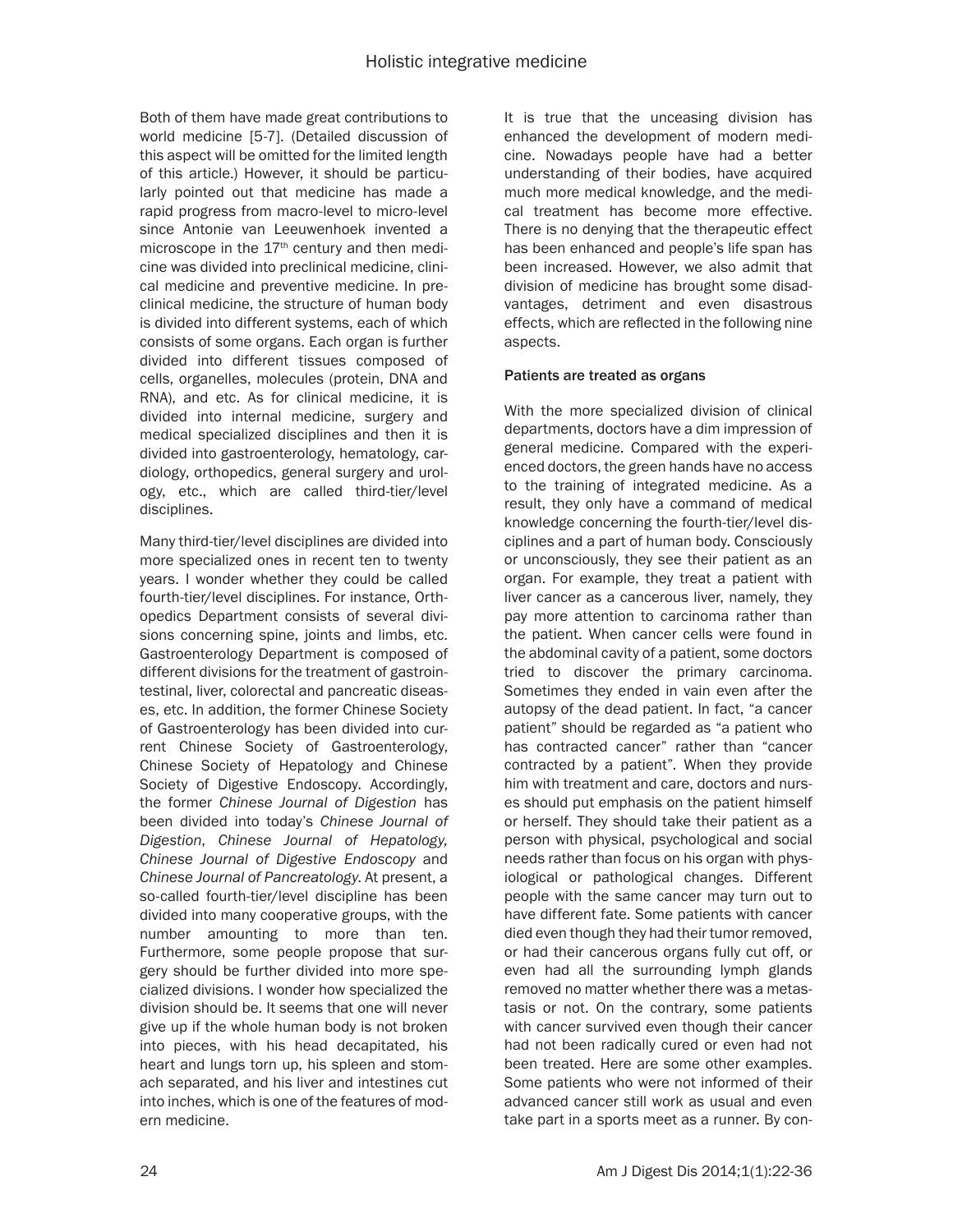trast, some patients who were informed of their cancer at early stage did not eat and drink for several days in a state of anxiety and were scared to death only in a few days. These examples demonstrate that many doctors only take care of the organs relevant to their specialties and the diseased organs or lesion, so they got the diseased organs cured but damaged other organs crucial for a patient's survival. They can't attend to one thing without neglecting the other. Some doctors who did not realize that topical lesion is the signal of a systemic disease or indicates the patient's poor health only focused their treatment on topical lesion. Consequently, the disease did not get cured and the patient died.

# Symptoms play a dominant role in diagnosing disease

Symptoms are the main indicators to reflect the expression, severity, progress and outcome of a disease. However, the same symptom may be shown in different diseases while different symptoms in the same disease. Moreover, the sequence of the symptom manifestation of the same disease in different patients may vary. Some diseases, though very serious, have no corresponding symptoms at all until the advanced stage. Nevertheless, some doctors use a stereotyped approach to the understanding of the disease, comparing its symptoms with what is stated in their textbooks, so they are figuratively called "Dr. Symptom", which means they make a diagnose and treatment of the disease only based on their observation of its symptoms. For example, the doctor gave a patient with severe abdominal pain an injection of highly powerful narcotics, which resulted in the relief of the pain but the patient died in the end. In fact, the pain is just the early symptom of the disease but more severe changes are taking place or will take place in his body. The administration of painkillers at will may mask the real cause of the disease and even delay the treatment for the patient. Symptoms, which are various and are always changing, comprise the superficial ones and substantive ones. For an experienced doctor who treated a patient with eight symptoms, he would focus his attention on one substantive symptom, and the other symptoms would soon disappear as the result of the proper treatment to the substantive one. In this way, this skillful doctor saved the patient's life. When an inexperienced doctor treated a patient, he would administer treatment for each symptom. After the administration of a great amount of drugs, most or even all of the symptoms like cough, fever and abdominal pain, disappeared. As a result, the patient who looked pale and remained in a deep coma died of liver failure due to the overuse of drugs.

## Clinical examination plays a key role in diagnosing disease

Major clinical examinations, such as laboratory testing, medical imaging, and pathological diagnosis, play an important role in the development of clinical medicine and the practice of conventional treatment. It is true that a hospital cannot be modernized without the rapid development of clinical examination. Likewise, a modern hospital must be equipped with advanced Laboratory Testing Department and Medical Imaging Department. Just as a cleverest housewife can't cook a meal without rice, a clinician with exquisite skills cannot perform his/her tasks in a hospital without them. However, many clinicians pay no attention to the training and practice of the basic diagnostic skills such as "inspection, touching, knocking and acouophonia", or "observation, listening, interrogation and pulse-taking" and etc. When a patient with fractured hand and leg went to the hospital, the doctor asked him to have his bones x-rayed in Medical Imaging Department. After examining the results of CT and MRI, the doctor informed the patient of his/her fractured hand and leg which the patient himself had already known. What's worse, some doctors diagnosed and even treated the disease based on the results of X-ray image, ultrasound scan, blood tests, etc., turning blind to the patient. I once examined the CT image of a patient who was treated in another hospital. I diagnosed the patient as having cirrhosis of the liver by examining his CT image from another hospital. However, the doctor in that hospital diagnosed it as liver cancer and administered Percutaneous Tanshepatic Variceal Ebolizaiton (PTVE) and local chemotherapy to him. Isn't it another disaster fallen upon him when PTVE and local chemotherapy were administered to him who had less normal tissue due to the cirrhosis of the liver? The hospital defended itself in this way: since the patient had already had hepatitis virus infection, PTVE could kill the virus though it had little effect on cancer cells. What a ridiculous explanation! Some young doctors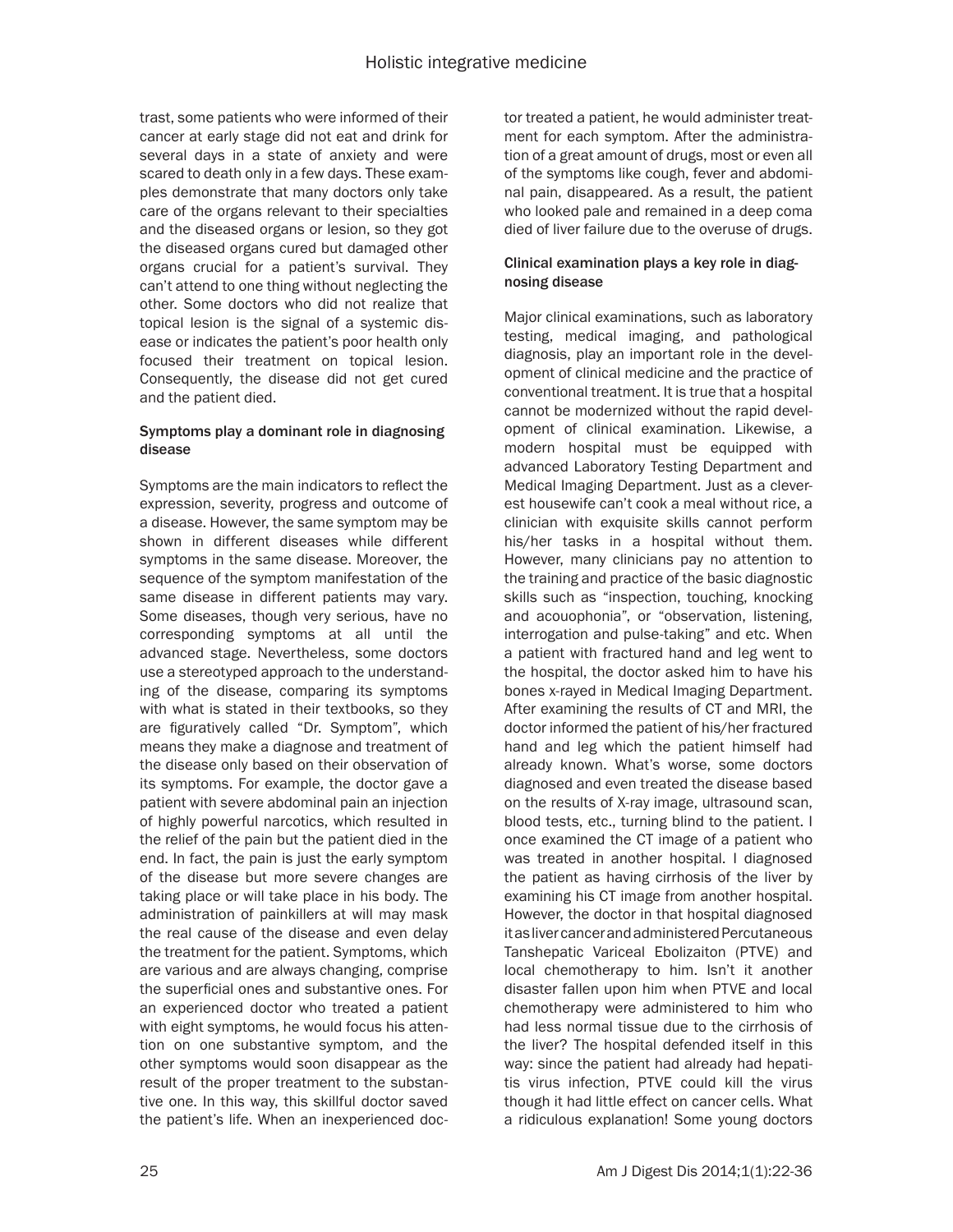are so dependent on clinical examination in their diagnosis of the disease that they can't carry out their practice without them. They would track down any possible hints of disease through countless examinations so as not to miss them even if the examination results were proven futile and ineffective. If the values of the tests were found on the increase or abnormal image or cells were detected in the patient, he/ she was diagnosed as having some disease, and vice versa. Therefore, clinicians have become a slave to clinical examination because they give it first priority in the whole process of practice, including diagnosis of the disease and administration of medicine. In fact, the condition of human body is changing all the time. There are many cases like "the same disease showing different images", "the different diseases showing the same image", "one disease showing many images" and "many diseases showing no image". Once I acted as a supervisor in a reexamination of the postgraduate candidates. I asked them a question "Under what condition will carcinoembryonic antigen (CEA) increase?" They gave three different answers: it would increase if the patient had a cancer, or if she was pregnant, or if he smoked. "Any other possible cause for the increase?" I asked. "None. They are all the answers in our textbooks." At this moment, one student said CEA would also increase if something was wrong with examination. It is a quite good answer, totally different from the answer to the question "Under what condition does 1 plus 1 equal 3?" put forward in the intelligence game by a famous Chinese comedian Benshan Zhao. It is this philosophical way of thinking that paves the way for the young man's later success. All the doctors should cultivate this way of thinking. In fact, suffering from cancer, being pregnant or smoking do not necessarily contribute to the increase of CEA while the decrease of CEA may be related to one of the three cases, showing the complex mechanism of human body. Cancer indicators are not necessarily the determinants of cancer. No absolute thing exists in the world, nor does absolute value exist in medicine. If it does happen, it is due to the small size of the collected samples. During the period of SARS outbreak, a protein detected in SARS victims was found to be 100% positive, but 100% negative in normal people. The finding was taken as a novel approach to detecting SARS virus. Later it turned out that

the protein in SARS patient was only related to fever, which can be caused by different diseases with protein positive. Therefore, this protein can not be regarded as specific to SARS diagnosis. Isn't it so complicated if that protein is only used for diagnosing fever? Clinical thermometer or even our hands and eyes do work.

#### Doctors act as pharmacists

Drug treatment has been considered as an important means of curing diseases and an indispensable part of medical practice since ancient times. Medical treatment and drugs are so closely related to each other that they are figuratively called "one family". However, there is a great variety of drugs in the market. For instance, cephalosporin, one type of antibiotics, is used in some hospitals with more than 20 types. The same drug not only has different chemical names, brands and dosage but also shows different efficacy and side effects after administration, which makes the doctors puzzled at their medication. In addition, most doctors would like to give prescription based on the symptoms rather than the disease itself. The first symptom or the most serious one will be treated as priority. One drug will be used to treat one symptom and if it doesn't work, another drug, or even several drugs, will be considered as alternatives with the help of pharmacists. In some cases the symptom worsens; in other cases the symptom disappears but another symptom occurs. What's worse, all his symptoms disappear but the patient dies of adverse reaction to drugs. When confronted with such complex cases, the doctors would count on the drug rather than their diagnosis and treatment. Consequently, it is the pharmacist who instructs the doctor to prescribe drug, causing great confusion in treatment. Once a doctor prescribed erythromycin for a patient with fever, and when the drug was not available in dispensary, the pharmacist dispensed daunorubicin instead. When the nurse asked whether the drug was wrongly dispensed, the pharmacist explained it was erythromycin of a new generation. In fact, daunorubicin is a kind of anti-cancer drug. In Chinese, erythromycin is called "*Hong Mei Su*" and daunorubicin "*Rou Hong Mei Su*". As a result, a single word variation in the drug name makes the great difference. Here is another story. A patient suffered from liver dysfunction after stents were embedded in his heart. He was taking some drugs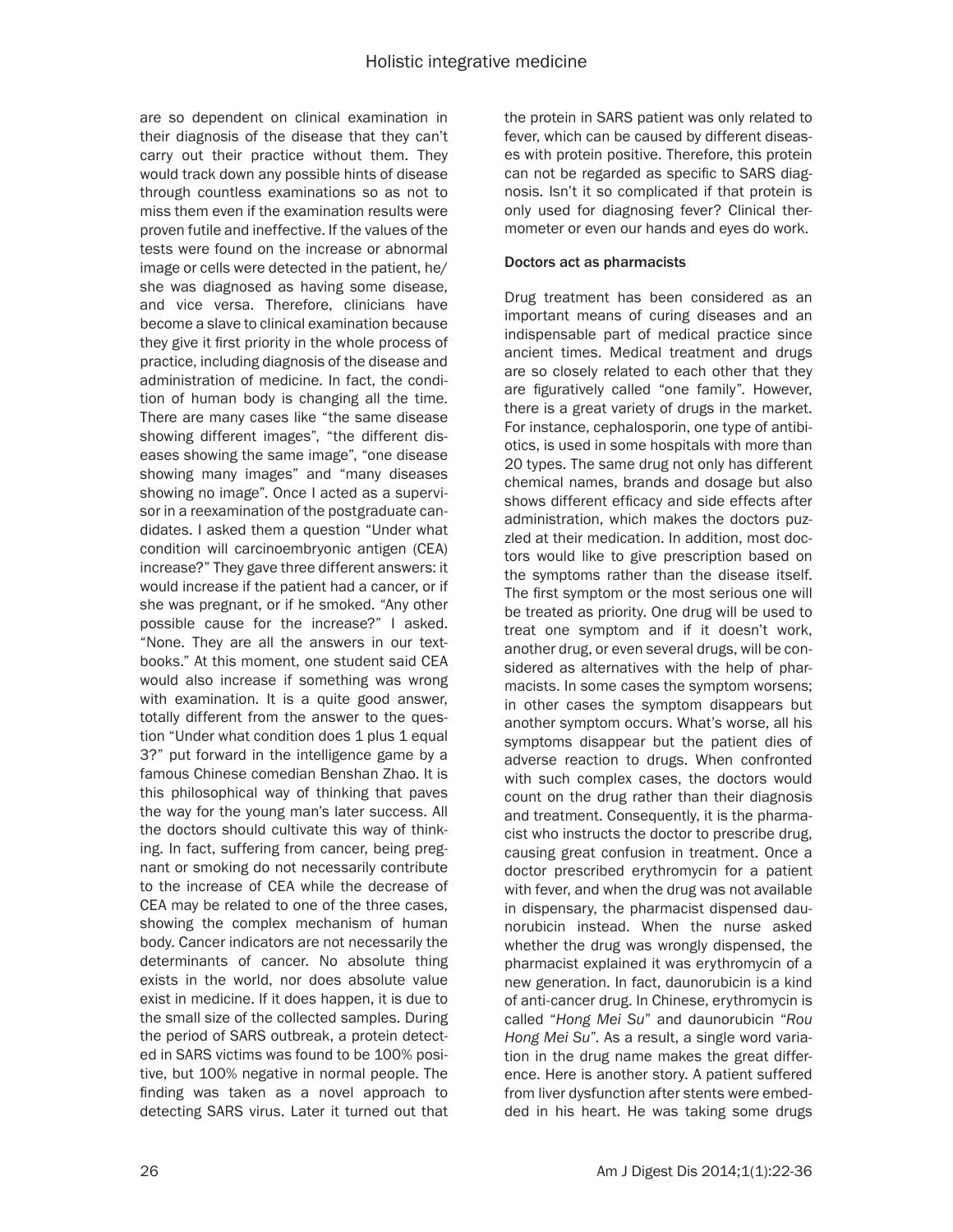when I visited him to hold the consultation. I was surprised to find he was taking 16 types of tablets, coupled with the damp-removing-painkilling ointment. Why did he take so many drugs? The real reason was that because he was a leader of the university, directors of each department showed their great concern for him by prescribing the so-called "good-will" drugs, namely, the drugs for prevention. As a result, the drugs heaped up. It is not wrong to prescribe the drugs from their own individual professional angle, but every drug is more or less toxic to some degree and the accumulated toxicity caused great damage to the patient's liver, which almost led him to death. I asked him to stop taking all the drugs except for aspirin for anticoagulation, and finally the patient recovered. The cases indicate that drug administration should be scientific. Traditional Chinese medicine stresses treating diseases in a dialectical way. Chinese medicines are grouped into "Monarch, Minster, Assistant, and Guide". Reasonable matching is the key point. Traditional Chinese medicine stresses the different roles played by different ingredients in a prescription. If the matching is not "One, Three and Five", there must be "One, Five and Seven". One refers to the main ingredient, or called monarch ingredient to treat the major disease; the minister, assistant and guide ingredients must be added or subtracted in terms of the symptoms to treat the disease in cooperation with the main ingredient. If a medicine has a conflict with the main ingredients, it may not cure the patient's disease, but worsen his disease. Probably, the disease is not cured, but the patient may not lose his life.

# Physiological treatment is separated from psychological treatment

A patient should be regarded as "a person with a disease or diseases". So not only the "disease" should be cured but also the "person" should be cared about. Although the pathological change in his body can be perceived, the psychological suffering is neglected. His recovery involves not only the doctor's treatment but also the patient's efforts, without which the disease may relapse or his condition may worsen [9]. For example, a young lovelorn lady jumped off a building and was severely injured. The injury might heal through medical treatment but if the psychological problem was not tackled thoroughly, she was likely to commit

suicide again by hanging or drowning herself. So both physical and psychological treatment should be applied for her full recovery. With more and more cases like that, it would be impossible to cure all these patients even though we have more doctors.

In the early stage of medical development, owing to low productivity and lack of scientific knowledge, one could not understand the real cause of the disease. At that time psychological consultation played a significant role in the treatment of diseases. The person engaged in this practice was called "witch" or "witch-doctor". There was once a "witch-dominated" era when the role of psychological treatment was so overstressed that people were obsessed with gods and ghosts, resulting in the prevalence of superstitions. The overemphasis on the psychological treatment is totally wrong. To the other extreme, with the development of medical science, psychological treatment was disregarded and even completely denied at a time. Take Chinese Cultural Revolution for example. The campaigns of "Doing away with four olds (old idea, old culture, old custom and old habit), Rooting out the feudal culture, Sweeping away the ghosts and monsters, and Opposing metaphysics" were waged to take the nonmaterial things as pseudoscience, false medicine or idealism, or even ideological problem. Up to now, such ideas, views and practices are still occurring everywhere and even at the present time. In fact, even if symptoms and even serious ones are shown in some diseases, they can not be detected through the medical examination, because they are caused by psychological disorders rather than the pathological changes. Curing the mental worries can relieve the symptoms, or even cure the disease. About 30-40% of outpatients with digestive disease recovered in this way. Besides, some psychological disorders caused by organic disease do more harm to the patients than the disease itself. Psychological disorder will be cured as the result of effective treatment of organic disease. In short, psychological disorder or physiological disease sometimes exists independently, but most of time they coexist and interact as cause and effect. From the perspective of Holistic Integrative Medicine, only when doctors are armed with both medical and psychological knowledge can they treat the intractable diseases.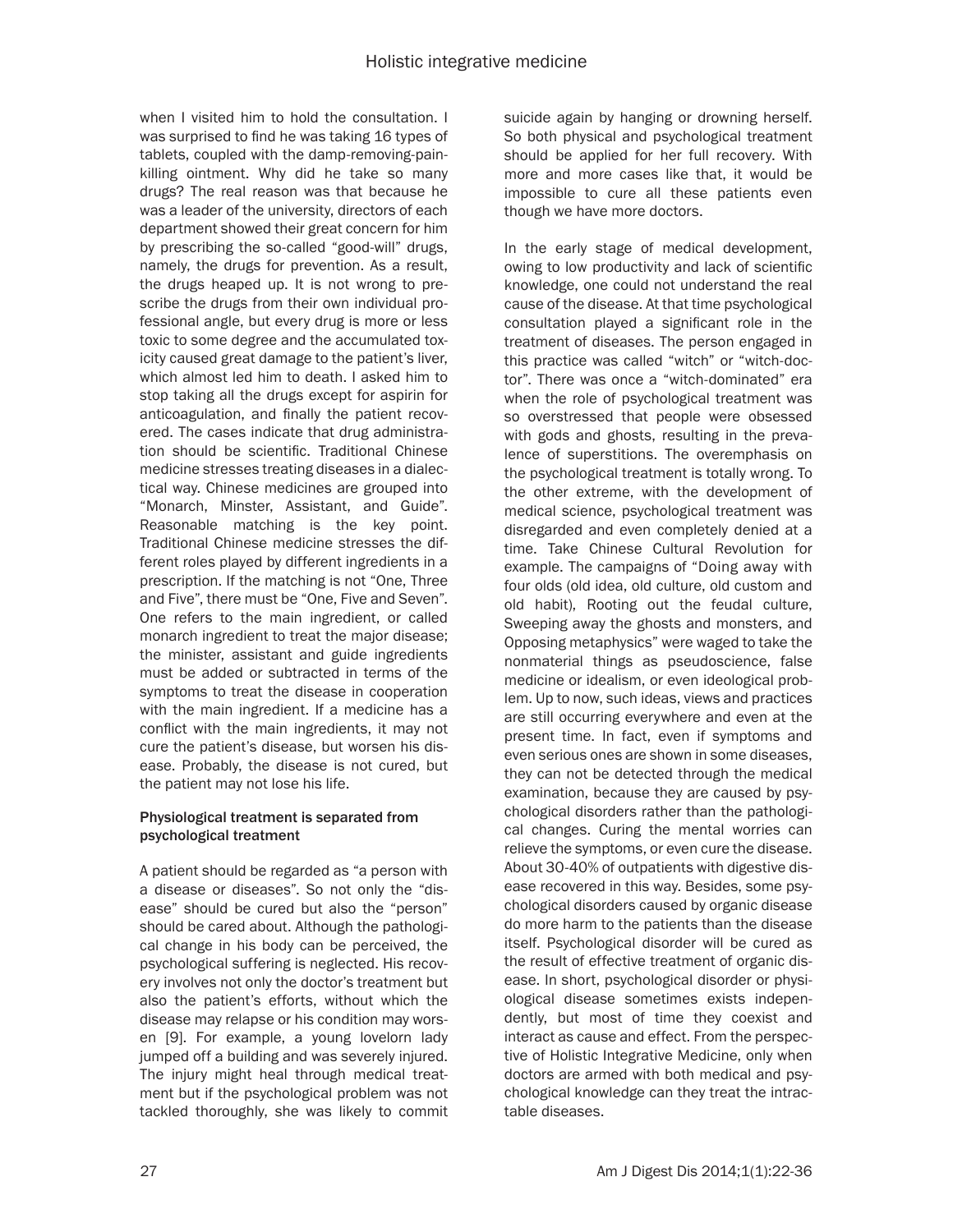#### Medical treatment is not well coordinated with nursing

*The Guideline of National Medical and Health System Reform* points out that nursing reform aims at changing the nursing mode, namely, switching "the disease-oriented functional nursing" to "patient-oriented primary nursing" to offer patients continuous and seamless high quality nursing services. The old saying "Treatment and nursing account for 30% and 70% in the patients' recovery respectively" highlights the importance of nursing in the disease treatment and patients' recovery. The patients hope to get not only the effective treatment but the holistic nursing as well. Generally speaking, the process of diagnosis and treatment for patients might be short and unconscious while their experience of nursing services is long and conscious. The medical service quality has been greatly enhanced with the involvement of nursing and its staff in the medical service. This transformation and the development of holistic nursing have changed the primary-secondary relationship between doctors and nurses into an equal and cooperative one for patients' recovery [10]. The successful operation lies in the cross-disciplinary cooperation and coordination among surgeons, anesthetists and nurses. On some occasions, nursing even plays a more important role. Nurses, stereotyped as working under the guidance of doctors, are now supposed to make arrangements for surgeons and anesthetists in the operation room, and supervise them operate in a standardized way to avoid complications, even medical accidents. In foreign countries, nursing and nursing staff are greatly valued by the doctors and administrative staff and highly respected by patients. However, in China, this new type of cooperative relationship between doctors and nurses has not yet been fully recognized. In fact, nurses should perform the frontline tasks such as drugs administration or their observation of patients. However, because of their different traditional roles, doctors and nurses are not well coordinated in such aspects as knowledge mergence in medical teaching and learning, technical coordination, professional complementation and intercommunication. For example, nursing is not included as a whole in the clinical treatment. Nurses are not asked to participate in case discussion, preoperative discussion or death case discussion,

and even if asked occasionally, they only act as foils. As a result, nurses fail to know their essential duty in rescuing seriously ill patients. What's worse, lack of cooperation between doctors and nurses may even cause medical disputes or medical negligence. As mentioned above, "doctors act as pharmacists", and "pharmacists act as drug dispensers". What about the nurses? Nurses act as "nurses who deliver drugs". Most of their working hours are spent on non-nursing work, such as drug dispensation and delivery instead of nursing by the bed. They carry out a variety of medication orders mechanically without any attempt to communicate with the doctors about the patients' condition or treatment. They account for the hospitalization expenses and press for payment rather than offer patients the recovery and psychological consultation. Consequently, doctors and nurses have fewer ward inspections together, and doctors seldom inform nurses of the remedies. So, the cooperation between doctor and nurse is compromised and even clashed. Nurses keep occupied by such physical labor as delivering drugs, giving injections, taking temperatures and counting pulses, a far cry from the requirements of holistic nursing. Doctors always assign the nursing degree to nurses in their medical orders simply based on the severity of the disease, without considering patients' nursing needs, or other psychological and social factors. For example, when a patient with tertiary care who has almost recovered from a major surgery may suddenly die of pulmonary embolism, it is nurses, rather than doctors, that are usually blamed for their improper inspection. So the nurses have become "the accused". It is obvious that direct cause of this case is the incompatibility of nursing degree with the patient's condition. Since the ancient times, there has been the concept "integrated medical care". Hippocrates, known as "the father of medicine" by ancient Greeks, used to teach the patients how to gargle and teach the nephropathy patients how to have a rational diet, which developed into "oral care" and "diet nursing" in modern nursing. Shizhen Li, the author of "*An Outline Treatise of Medical Herbs*", was good at both treating and nursing. He decocted medicinal herbs for the patients and fed them in person, which has become a much-told tale. This is called the "oral administration" in modern nursing. I do not mean doctors should do nurses' job, or vice versa. Both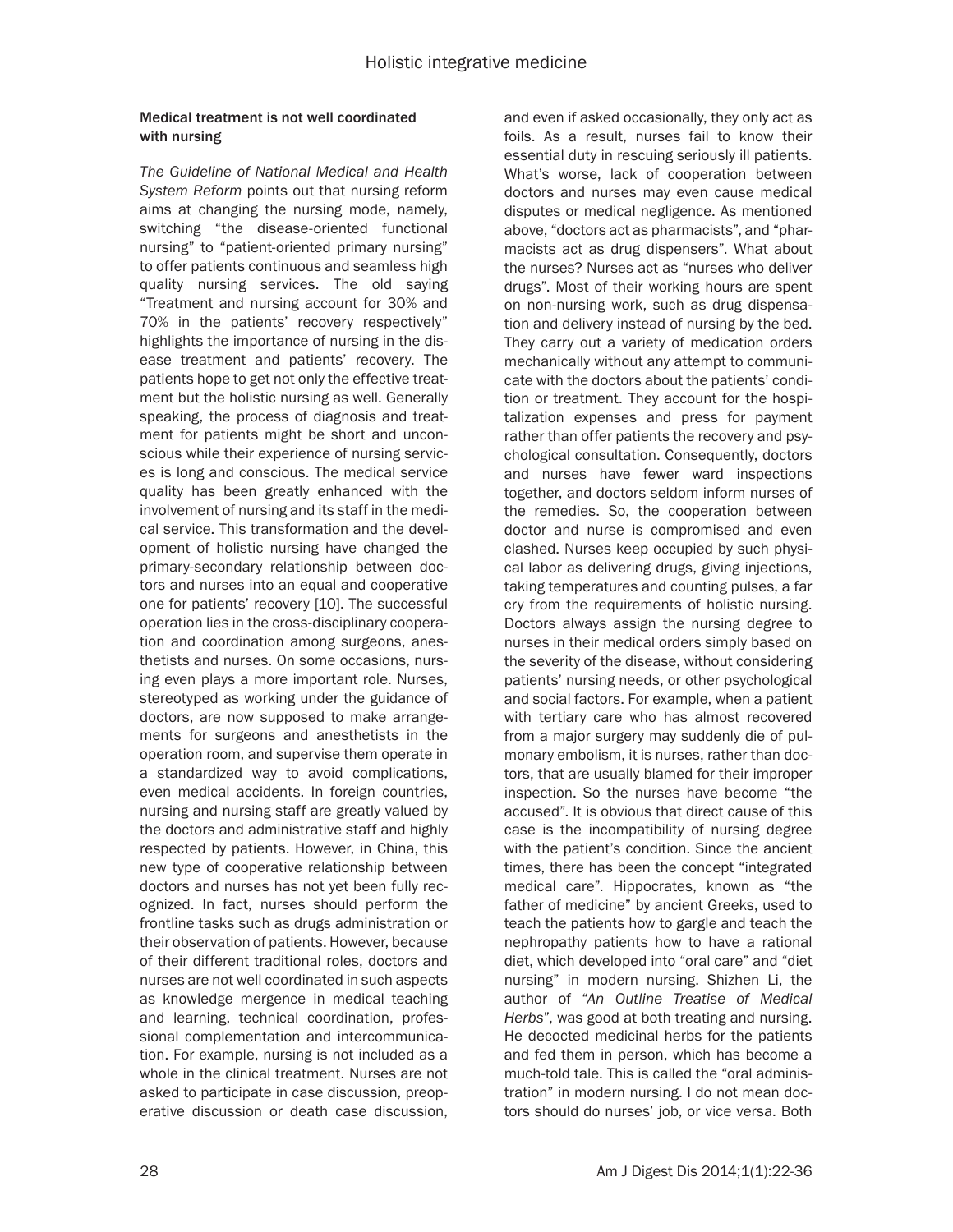of them should fulfill their own duty. The point is that doctors should carry out their medical service from the perspective of nursing while nurses from the perspective of treatment.

#### Western medicine conflicts with traditional Chinese medicine

Western medicine and traditional Chinese medicine have developed for a thousand, or even thousands of years, even though they belong to different medical schools. As the common wealth of human civilization, both of them have contributed to the survival, reproduction, and development of mankind, though there are some similarities and dissimilarities. However, with their respective features in theories and practices, both of them tend to emphasize their own specialties and advantages. If they are reconciled for the same goal of diagnosing and treating diseases, they could be enriched mutually to form an integrated Western-Chinese medical system, getting the twice results with the half efforts [11, 12]. Unfortunately, their coordination has never made any significant improvement due to constant mutual condemnation and contradiction. In history, western medicine practitioners looked down upon traditional Chinese medicine practitioners. Here are some examples. Around 1880, the new practitioners of TCM were against the senior ones; with the introduction of western medicine into China during the Period of Northern Warlords Government, the practitioners of TCM were excluded by the doctors; and until now, they are still negated in society. Some people even openly claim that "traditional Chinese medicine is not scientific". In fact, it is one-sided to put emphasis on the correctness and contribution of either traditional Chinese medicine or Western medicine. For example, western medicine has advantages in curing acute illnesses while Chinese medicine in curing chronic ones. Western medicine focuses on nidus for the immediate relief with medication or operation, while Chinese medicine treats the body as a whole in order to achieve an overall recuperation, regain vigor, and finally reach the state that "Vital energy exists inside, so pathogenic factors can not prevail". For instance, at present the best medicine for ulcer is Proton Pump Inhibitors with an immediate effect and a rather high cure rate. However, for functional dyspepsia, Lenitive Pill (Baohe Wan) or Agastachis Pill for Restoring

Healthy Energy (Huoxiang Zhengqi Wan) may be more effective, since Proton Pump Inhibitors can not maintain a long-term effect on it. If we give the patients ulcer Proton Pump Inhibitors at the acute phase and Agastachis Pill for Restoring Healthy Energy at the recovery phase, the effect of the treatment will be much better with the integrated methods.

# Treatment is prior to prevention

It is well-known but far from well-accepted that public health service should mainly focus on the prevention of diseases. It is said that Que Bian, the ancient Chinese medical master, had two elder brothers. Que Bian himself specialized in treating advanced diseases, which earned him great and eternal fame. His second elder brother specialized in treating early diseases, and his eldest brother specialized in treating potential diseases, which is similar to modern preventive medicine. Because of the differences in their specialties, Que Bian's two elder brothers had never gained their fame and still remain unknown. We have no evidence to confirm this story, but one thing is certain that from ancient times to the present, preventive medicine has never aroused enough attention. Even if it did arouse "enough" attention, it is not be comparable to that by preclinical medicine, not to mention clinical medicine. In fact, a disease is like bursting flood when it occurs. Which is more important, going downstream for flood fighting and rescuing people or plugging the breach on river banks immediately? The answer is definite. Preventive medicine should have been integrated medicine. The specialization of modern medicine turns the linear thinking pattern of "one disease, one gene; one pathogen, one treatment" into the mainstream in medical development. Public health incidents, such as SARS and H1N1 influenza, have proved that this linear longitudinal treatment is not enough. Instead, we need a comprehensive "point-linesurface-body" prevention and treatment, taking "pathogen, disease, population and society" into consideration. Clinical medicine mainly involves the diagnosis and treatment of a disease while the preclinical medicine studies the nature of a disease, but neither of them can prevent such a disease from recurring among different populations in different regions. Based upon the study on factors influencing the health and their effects, preventive medicine aims at illustrating the interrelation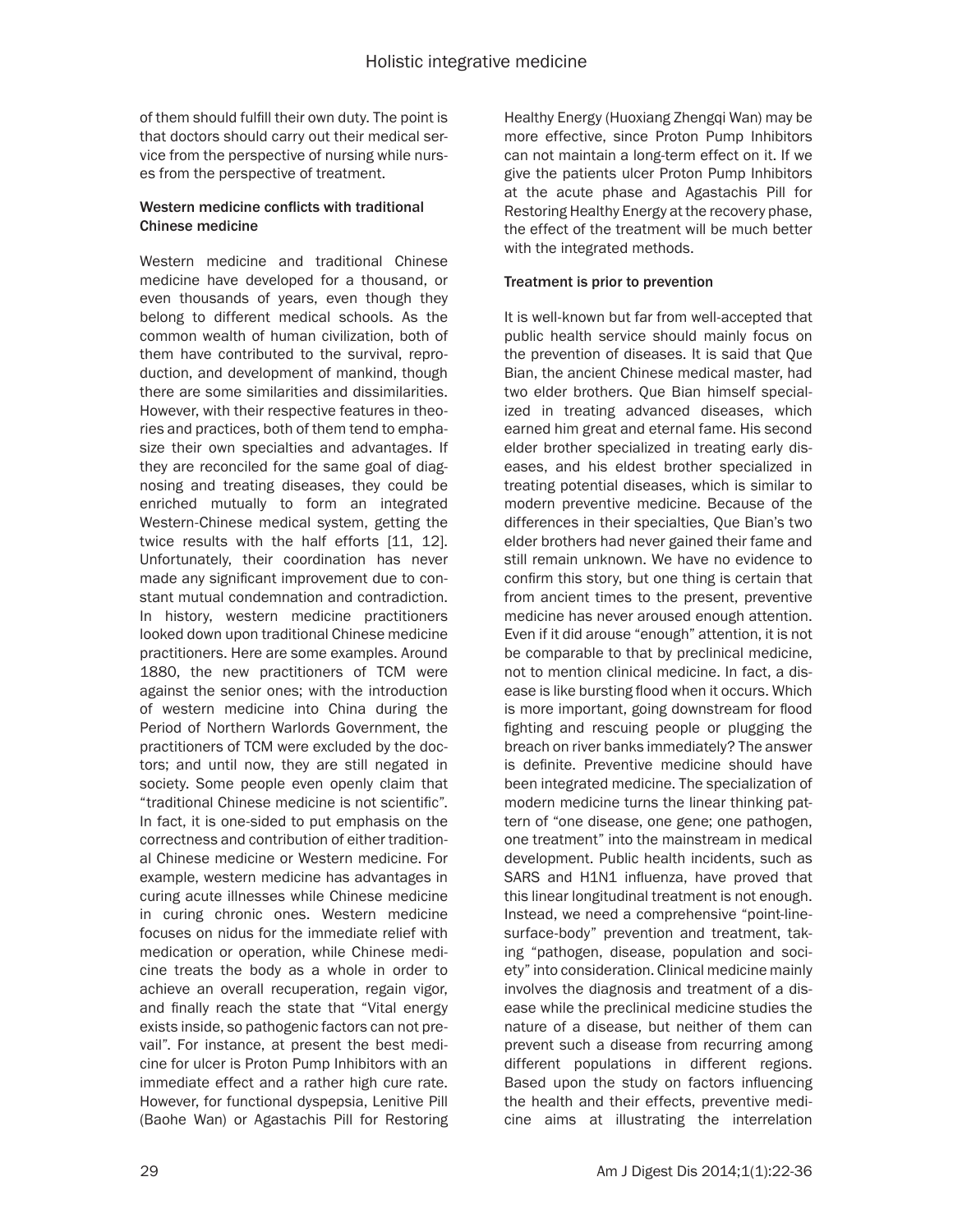between external environment and public health, and subsequently laying down some strategies and measures for prevention [13]. Therefore, preventive medicine itself needs to be integrated with not only the disciplines in preventive medicine, such as epidemiology and labor and environmental health, but also the disciplines in preclinical medicine, clinical medicine, and even social medicine.

It was once believed that with the accomplishment of Human Genome Project, people could discover the secrets of life and disease, and conquer all the diseases [14, 15]. However, the reality is not in line with our expectation. The reason is that genes can only predetermine the genetic predisposition to certain diseases, while most diseases result from the combined effects of environmental factors and organic factors. It is true that preclinical medicine uncovers the pathogenesis of diseases while clinical medicine offers treatment to diseases. But we have to turn to preventive medicine for effective prevention from the "postnatal noxious stimulation" to nip the problem in the bud. When it comes to preventive medicine, people can't help thinking of an emergency with staffs in their protective gear, shouldering a sterilizer and spraying disinfectant everywhere. In fact, this is totally misunderstood. Preventive medicine does much more than that. It can not only offer treatment during and after the incident, but also, more importantly, provide prevention in advance. In short, it can curb not only advanced diseases, but also potential diseases in advance. Suppose a football team of "medicine" in a football match. During the match, clinical medicine acts as the forwards, preclinical medicine acts as coaches to make tactical plans and preventive medicine serves as the goalkeeper. If the team has a top goalkeeper, the external factors, such as playing home or away, or "black whistles", could do little to the result. So such a team will be unbeatable. Accordingly, preventive medicine should also play a pre- and post- role in integrated medicine. That is, preliminary research must be conducted as the highest priority, and later intervention must be carried on in time and persistently. Therefore, preventive medicine should always run through integrated medicine.

However, the current preventive medicine is clearly separated from clinical medicine and preclinical medicine, and the situation is worsening. Only with the comprehensive integration of preclinical medicine and clinical medicine, can preventive medicine offer effective strategies to disease prevention. However, at present the science of medicine is becoming more and more specialized, which really hinders the development of preventive medicine in every aspect. If this situation continues with treatment over prevention, it is likely that the task, originally accomplished by one doctor in preventive medicine, will require 100 clinical doctors at present. If this tendency goes on, ultimately one thousand or even ten thousand clinical doctors may not be able to solve the problem which one staff in preventive medicine can handle at the early stage.

#### Gap between urban and rural medical service is widening

In China, there exists a huge urban-rural gap in medical service, causing a serious social problem [16]. As a result of the unreasonable distribution of health resources under the current Chinese health system rather than the overspecialization of medicine, this problem is different from the previous eight ones. Only with the integration of medicine, can this problem be solved. At present, most of the doctors in rural areas, with the title of general practitioners, are not qualified and doctors in urban areas are mostly specialists without enough competence for general medical service. This situation has resulted from the urban-rural economic gap, the unbalanced hospital distribution and especially the specialization of urban hospitals over the past several years. On the one hand, rural practitioners desire to work in urban hospitals but they are not competent at special medical work. On the other hand, specialists in urban hospitals are not only unqualified for the general medical work in rural hospitals but also unwilling to work there because of the poor economic and living environment. Consequently, a large number of rural patients are pouring into cities for better medical service, imposing a heavy burden on national transportation. In rural areas quality medical service is not available, directly contributing to inadequate and overly expensive medical services in China. In addition, technical secondary schools and three-year colleges were banned, which used to train general medical practitioners for rural hospitals. Even though both the central and the local governments are promot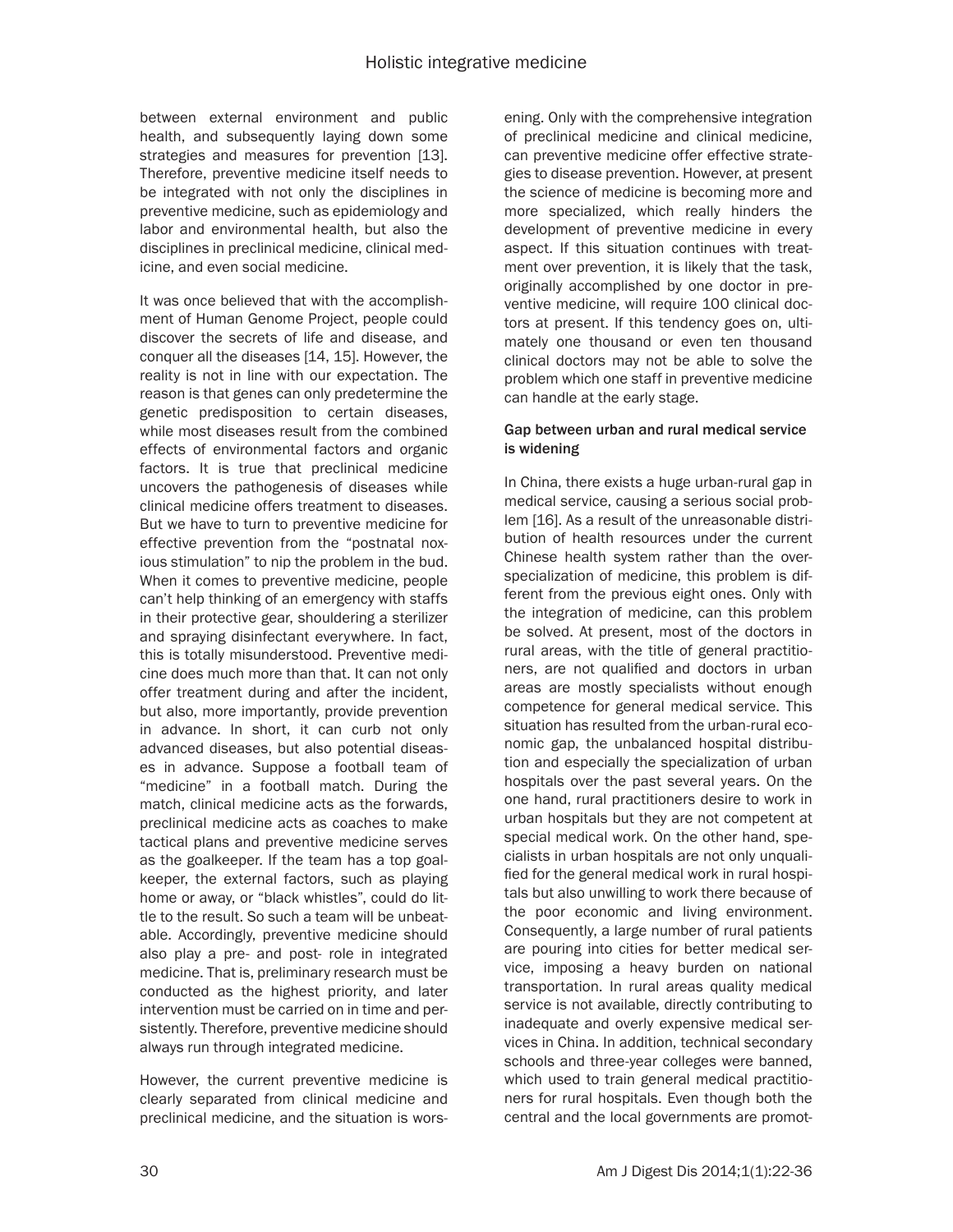ing healthcare reform aiming at solving this problem, there is still a long way to go.

To sum up, the increasing labor division in society has largely improved the proficiency of people's professional techniques, working efficiency and social prosperity, and people's living standards. Likewise, the increasing specialization of medicine has greatly promoted the development of medical techniques and the doctors' professional ability. However, with the change of lifestyle and disease spectrum, the specialization has seemingly reached its limit, suggesting that endless "specialization" cannot solve the current medical problems. Unless the problems get settled, the development of modern medicine would not only be hindered, but slip off the track as well. Then, what should we do? We should promote theoretical study on integrated medicine and accelerate the practice of Holistic Integrative Medicine [17].

#### Promoting theoretical study on integrated medicine

To promote researches in integrated medical theories, we must first clarify the following points and set the priorities in theoretical research.

1. With the advance in medical research, the causes of some diseases have been identified. However, in clinic, most of the diseases can not be attributed to a specific cause. For example, we cannot identify the specific cause of such diseases as primary hypertension and autoimmune because they result from combined effects of several factors. A trauma may even induce the change of more than one system or an organ. Therefore, it is unlikely to know and cure a disease only by one discipline.

2. With the shift of lifestyle, some diseases like cancer and diabetes become incurable to some degree. Specialized treatments may lead to poor life quality and relatively short-term survival, which to some extent, may compromise human dignity. Nonetheless, with integrated medical treatments, we can help these patients live with disease and improve their life quality. Integrated medicine not only shows a respect to human dignity, but is a must for humans as well.

3. With the change of natural environment, emerging and re-emerging infectious diseases, like AIDS, SARS and A (H1N1) influenza are becoming a threat to humans due to the delay of induced resistance to the diseases. Doctors have such little knowledge about the cause and mechanism of diseases that they could do nothing, much less diagnose and treat the diseases. One single medical discipline is only a drop in the bucket, which cannot win the war against the diseases. To win the war requires the multi-disciplinary integration.

4. With the advent of the ageing stage, the average lifespan of Chinese people has increased by more than thirty years during the past fifty years. During these additional thirty years, the physical condition of Chinese people will change as a result of the interplay with the nature and physical senescence. These physiological or pathological changes still remain uncertain or under-investigated. It needs multidisciplinary integration to resolve the present and future medical problems caused by ageing.

5. With the development of medical technology, many diagnostic techniques and therapies, which were beyond imagination in the past, have already been applied to treat many thorny cases. However, the development of medicine seems to have hit its bottleneck. The classical medical techniques have been proved effective in solving only local problems rather than global or systemic ones. The sustainable development of medicine must count on the integration of medical knowledge and technology.

6. With the march of modern society, the incidence of disease is increasingly related to social reality which triggers a variety of psychological problems. If doctors only focus on physical diseases and ignore psychological problems, it is by no means to treat or cure a large number of patients even though we have more hospitals and doctors.

Integrated medicine is a reformation of the traditional medicine, symbolizing a new stage of development from specialization to integration in the medical course. It is not a regression but a progress. It aims at achieving the following goals: the integration of biological factors and that of psychological, social and environmental factors; the integration of the most advanced medical discoveries in all life-related areas and that of the most effective clinical experience in all medical specialties. It also requires us to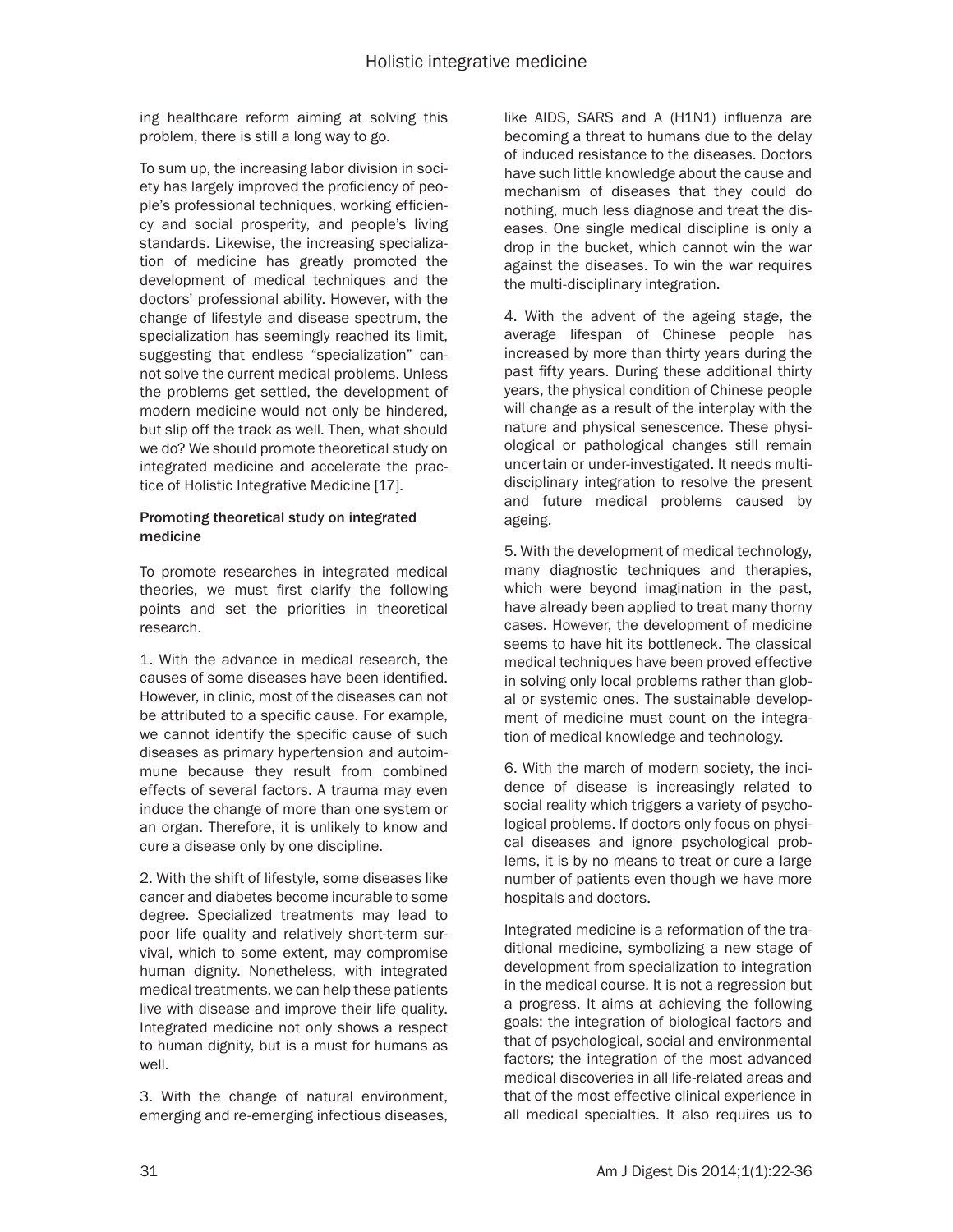analyze a problem with not only linear, onedimensional way of thinking in natural science, but with non-linear multi-dimensional way of thinking in philosophy. Through this thinking mode and the re-integration of the above four integrations, a more comprehensive, more systemic and more scientific new medical knowledge system would be established, which accords with natural laws, health maintenance, and disease prevention, diagnosis and treatment. This is the unity of "rearrangement" and "combination". In this sense, Integrated Medicine should be defined as Holistic Integrative Medicine (HIM). Although HIM has not yet been fully recognized, it will become a worldwide trend and international frontier of medical investigation, which will be definitely tough and complicated. As we all know, it has already taken thousands of years for both traditional Chinese medicine and western medicine to evolve from generalization to specialization, with the former lagging behind the latter on the way. Therefore, integration is doomed to be difficult because it defies traditional theories, established practices, academic authority and force of habit. In addition, medicine has developed into an enormous theoretical system and will keep growing. In this system, we have to differentiate the primary from the secondary, the cause from the effect, the predecessor from the successor, and the truth from the false. We should try to attain the essence out of the dross and strip the false off the true by analyzing the nature of the problem and its relevant factors. In the era of knowledge explosion, what to be integrated and how to integrate is worthy of extensive and intensive study. The more we want to integrate, the more complex the integration is. Therefore, we should take scientific methods and forward-looking strategies to achieve the integration in the historical context. The outcomes of integration must be able to stand the test of practice. We need to highlight the advantages of promoting HIM and point out the disadvantages of impeding it, and establish excellent models of promoting HIM so that we can wipe out the stereotypes completely and scientifically and form new concepts. In the promotion of HIM, we should theoretically illuminate that everything, regardless of whether it is as large as the universe or as small as human body, should be regarded as a system within which all internal elements are closely related. This idea requires doctors to have a global picture instead of only a local one.

Although there are some similarities between HIM and general practice, their differences are marked. General practice requires general practitioners to be expert in one field and versatile in others. But their competence developed from the established basic theories and common practice is only the sum of ordinary abilities, like the sum of A+B+C. HIM emphasizes rational and scientific integration of the most advanced theories and the most effective experience, which is like the multiplication of A×B×C. The former is a quantitative increase which can be achieved by ordinary people while the latter indicates a qualitative leap which can be achieved by only a few talents. For instance, Specialist A knows how to rub red lotion with high-concentration. Specialist B knows how to rub blue lotion with high-concentration. General Practitioner C can rub both the red and blue lotions but with lower concentration. But Doctor D was so well-trained with HIM that he can invent green lotion by integrating red with blue lotion with the effect of both lotions, which can be interpreted as "Green comes from red and blue but is better than both".

Although there are some similarities between HIM and Translational Medicine (TM), their differences are evident. TM translates preclinical findings into clinical application to test their values and then optimizes the preclinical research [18]. It finally takes the advantage of preclinical findings to improve human health through the process.

HIM is different from Complementary and Alternative Medicine (CAM). CAM views western medicine as mainstream medicine and underestimates other schools of medicine as nonmainstream medicine. CAM is a school discriminating against the viewpoints of other schools [19].

Although there are some similarities between HIM and Evidence-based Medicine (EBM), their differences are obvious. EBM lays stress on making rational clinical decisions which may result in desirable efficacy and fewer side effects on the basis of the available evidence from the investigation of a group of patients [20], while HIM represents the cognition of human health and diseases with emphasis on comparison, analysis and integration of theories and practice. HIM aims at exploring the most optimal therapeutic methods with the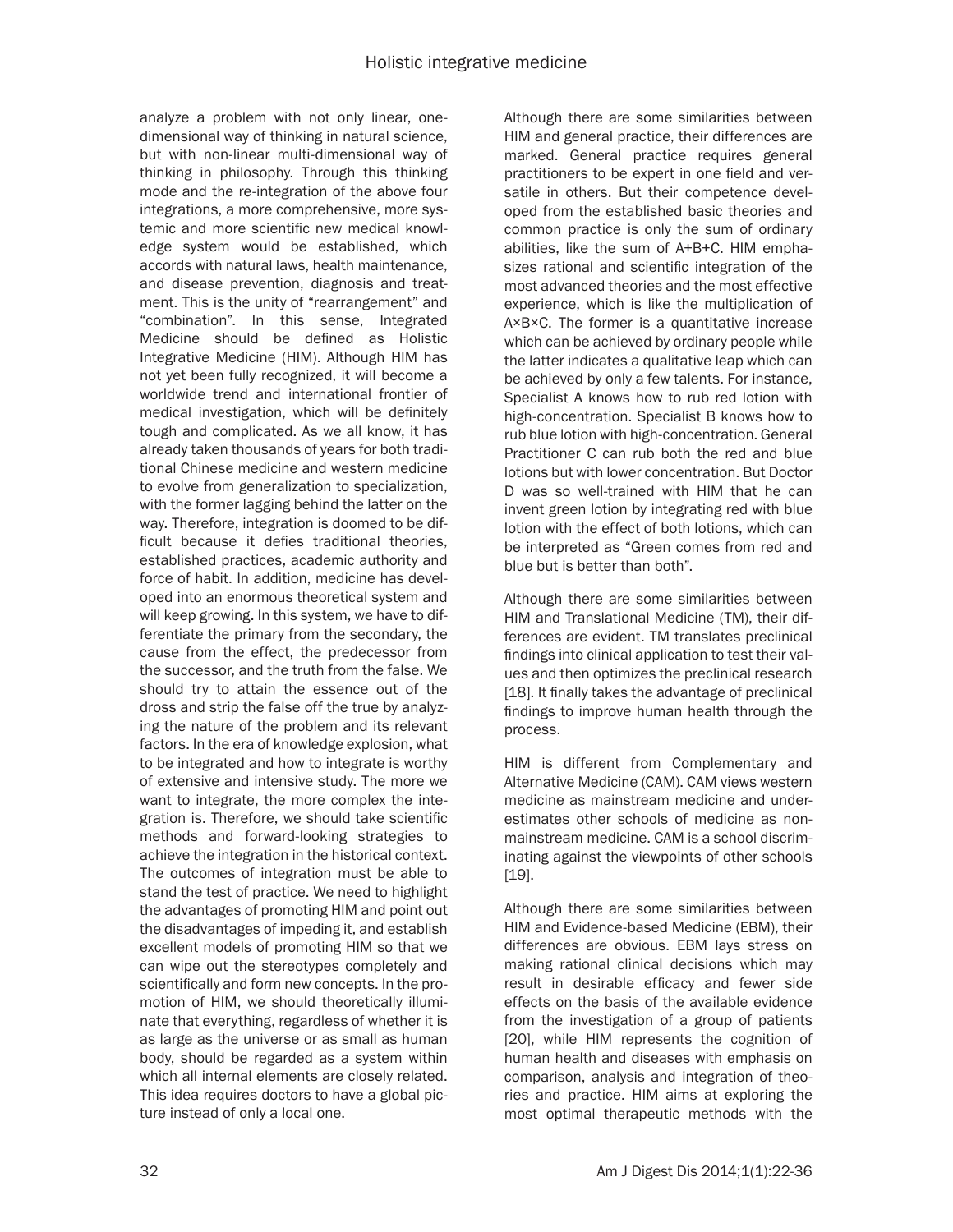best curative effects and establishing a new medical knowledge system.

The transformation of the medical model is an extremely complicated project. We need to define HIM with high accuracy by carefully clarifying its connotation and denotation. In order to define HIM accurately, we should revise, modify, and improve connotation and denotation through discussion. On the one hand, medical workers should be encouraged to realize the urgency and importance of promoting HIM. It is known that the changes of more than one type of genes and cells or one organ take place in the development of a certain disease. The strong regulatory and protective mechanism may cause overall changes of the functions and structures of the systems in human body. In addition, the development and outcome of the changes are related to environment, dietary habit and even interpersonal relationship. So it is necessary to diagnose and treat diseases with comprehensive consideration of HIM. On the other hand, it is noteworthy that we should not deny the importance of medical specialization [21]. Specialists are and will be playing their part for their therapeutic efficacy and accuracy at present and in quite a long period afterwards.

# Accelerating the advancement of HIM practice

Truth can only be verified through practice. HIM is both a profound and practical science, which needs to be unceasingly enriched, improved and verified in practice. It is a never-ending process from theory to practice, back to theory and again to practice. We should adopt the following strategies to accelerate this process [1, 17].

#### *Organizing academic conferences on HIM*

The conferences aim at popularizing the concept of HIM, exchanging academic achievements on HIM, and drawing on the experience of HIM practice. At the initial stage, we could hold seminars based on certain topic or certain disease, such as holistic prevention and control areas for hepatitis B, or holistic prevention strategies for tumor. We could invite the scholars in translational medicine, clinical medicine and preventive medicine to the seminars and foster discussions on the theory, the diagnostic and therapeutic methods, and the preventive strategies from different perspectives, so that we could reach an agreement and make some guidelines, which will be amended or improved step by step. Based on the experience gained from the seminars, we could hold national HIM conferences. In this way, we could solve the problem that scholars from different disciplines never contact with each other, which is similar to the case that people who are nourished by the same river never greet each other.

# *Establishing HIM academic associations*

We should attract the talents in HIM and invite the specialists in preclinical medicine, clinical medicine and preventive medicine to join the HIM academic associations to promote the development of HIM. We could set up *The Holistic Integrative Medicine Association of Chinese Medical Association*, officially named *The Chinese Association of Holistic Integrative Medicine*, which could have several branches such as *Integrated Gastroenterology Society*, *Integrated Cardiology Society*, and etc. In this way we could treat a disease with different methods from different specialties to avoid the phenomenon that "scholars tend to scorn each other".

#### *Publishing the journals on HIM*

We should start the publication of *Journal of Chinese Holistic Integrative Medicine* and its affiliated journals such as *Integrated Gastroenterology Journal*, *Integrated Cardiology Journal* and so on, to report the latest achievements on HIM in every discipline. In this way we could gradually deal with the problem that when a dispute over an academic issue arises, only a person of authority has the final say.

#### *Publishing a series of books, textbooks or monographs on HIM*

The publication of these books could solve the problem that many books are various in cover but similar in content due to the fact that the authors copy one another.

#### *Setting up HIM Institutes*

We should carry out in-depth specialized research in HIM using techniques for network information analysis as the main approach in addition to the methods applied in the evidence-based medicine. As mentioned above,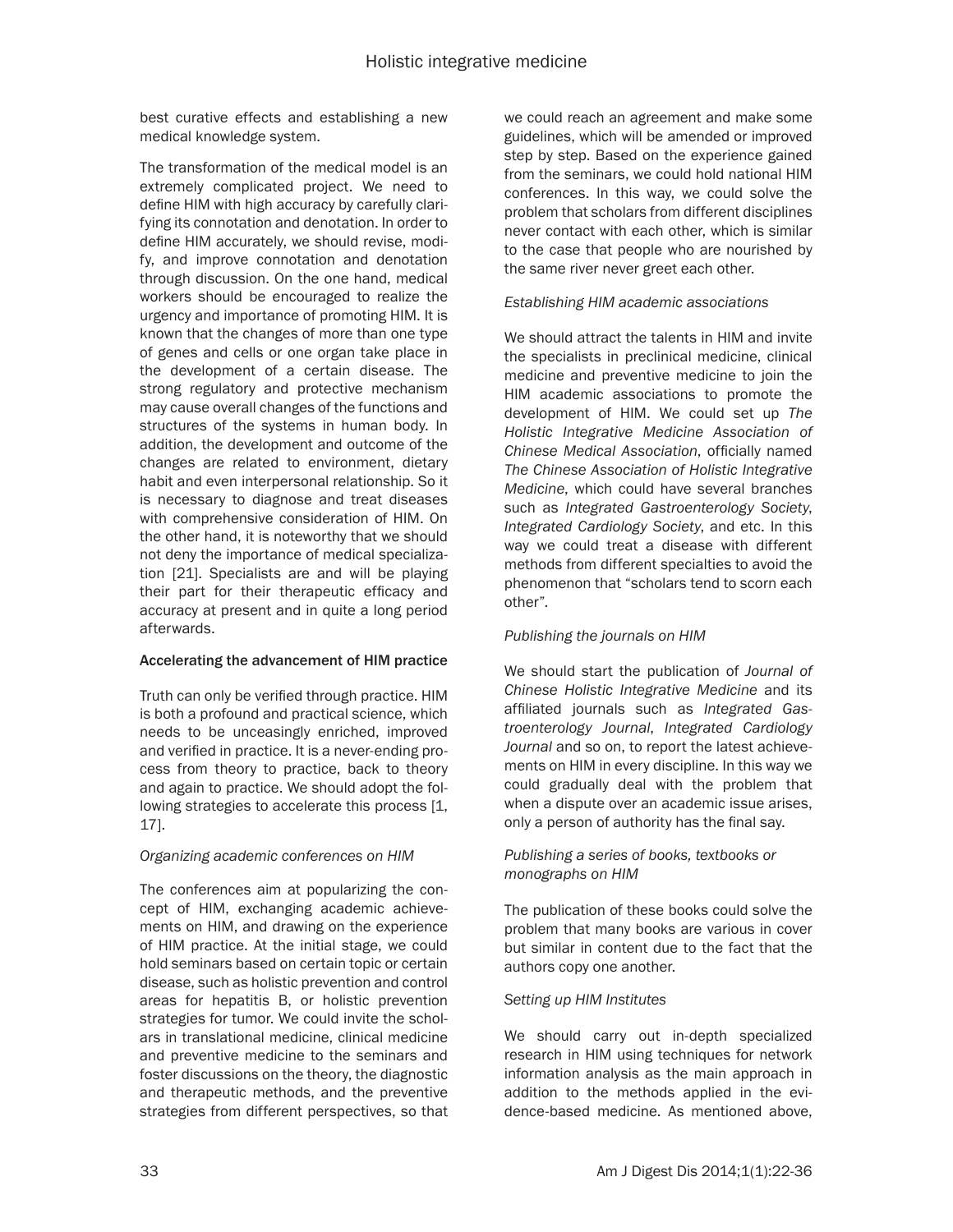HIM aims at integrating the most advanced theoretical achievements in every field with the most effective clinical experience in each discipline in a systematic way and achieving the effect of "multiplication" rather than the effect of "addition". However, over the past 200 years, both world population and medical knowledge have been growing exponentially. For example, in the 1980s, the number of biomedical journals worldwide reached 40,000 and is predicted to double every 20 years. Here is another example. Knowledge is outdated at a faster pace than before. In the 18th century a person's knowledge became outdated and obsolete in 100 years but now it is in five years that a person's knowledge should be updated. In the coming twenty years, the amount of knowledge in biomedicine alone will be equivalent to a total amount of knowledge in all fields over the past 2,000 years. It is self-evident that human brain can neither "memorize" all the information nor "keep up with" the growth of knowledge. Although the computer cannot rival the human brain in terms of intelligence, it can easily beat the human brain in memory capacity and logic operations. With information integration, we could optimize the integration of the most advanced medical knowledge from various disciplines, and the most effective clinical experience in every specialty, thereby boosting the re-integration of the integrated medical knowledge and experience so as to construct a new system of medical knowledge, which will lead to a new leap in the development of medicine, which is also called data-based medicine or information-based medicine. It covers the following aspects:

•Establishing a platform for preclinical and clinical research in HIM;

•Keeping the residents' health records;

•Providing information about disease prevention, establishing a system for diagnosis and treatment, providing analysis of treatment and recovery;

- •Providing comprehensive knowledge about drug interactions and clinical guidelines;
- Integrating specific information of patients;

•Establishing strategies of making clinical decisions and communication mechanism for experts in related fields;

•Providing methodology for evaluating and predicting the curative effect;

•Offering integrated patient health information (electronic health records or electronic medical records of patients from birth to present);

•Developing software assisting independent diagnosis and treatment (such as prevention, diagnosis, risk assessment of health, treatment program, clinical testing and examination, clinical medication and operation, enhancement of patient's confidence);

•Constructing the informationalized environment, including the residents' health records, disease control (through local area network, the Internet of things, and the Internet), family health records, family health information system, home care information system, pre-hospital emergency care information system, emergency information system, long-term care information system, referral information system, hospital information system (including outpatient station, ward station, admission management system, LIS system, PACS system, the doctor's advice system, ICU monitoring system, and operation management system);

•Keeping electronic medical records, etc.

In this way we could help medical workers discard the dross and select the essential, and get rid of the false and retain the true at the era of knowledge explosion.

#### *Setting up HIM wards*

The integration should be launched among several disciplines as a trial. The disease-oriented integration of internal medicine, surgery, and other related disciplines has already been carried out in some American hospitals over the past few years. Recently, the hospital-withinhospital mode taken in some general hospital in China is a good attempt for HIM. The general wards and intervention wards in some hospitals are to some extent in line with HIM. For example, vascular intervention wards and minimally invasive wards are HIM wards where internal medicinal and surgical techniques are integrated. Strictly speaking, the current general wards are the ones that deal with a variety of diseases whereas ICUs are the wards that deal with acute severe diseases through various techniques. HIM should develop in accor-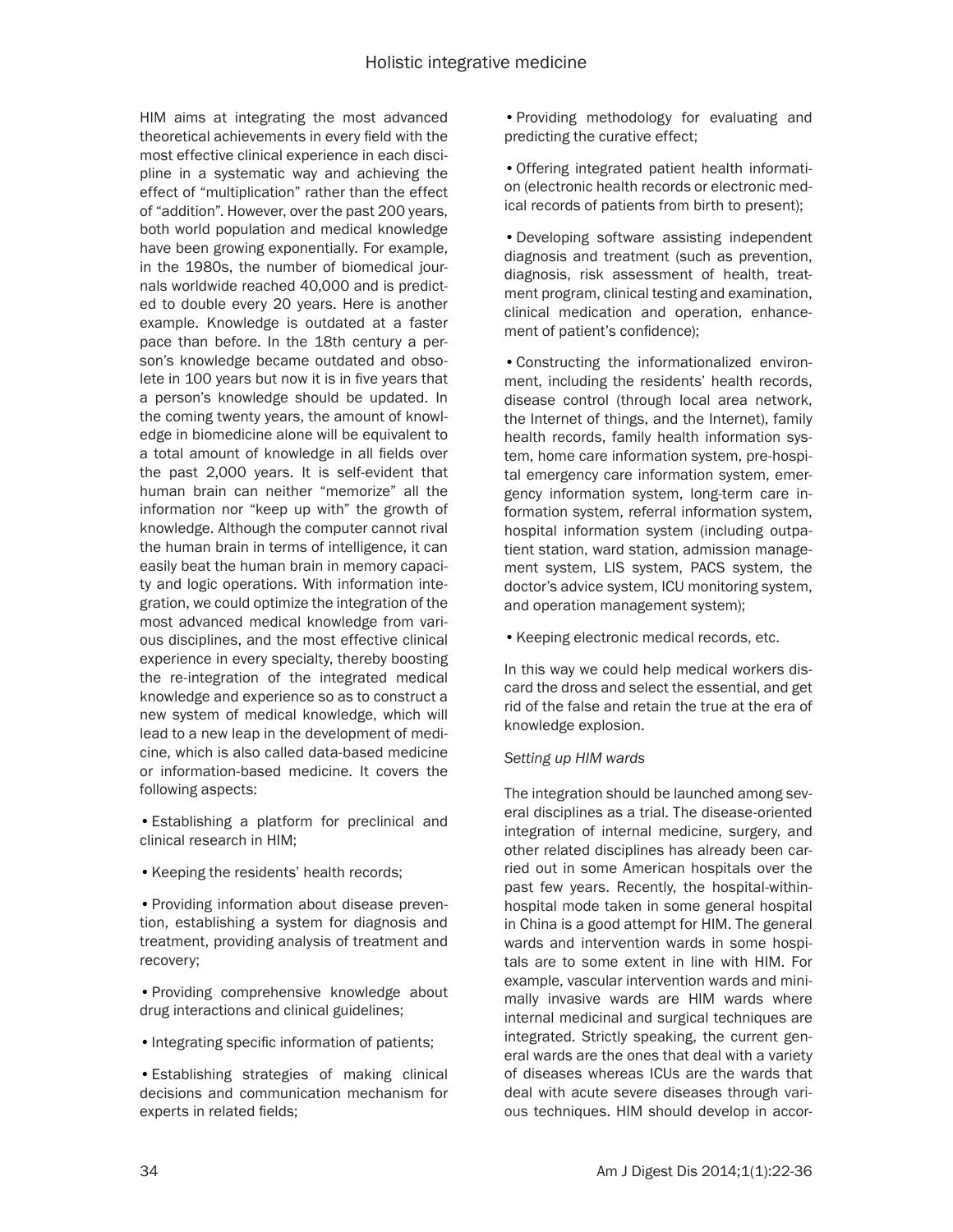dance with ICU mode. The clinic of Preventive Medicine and Health Care Maintenance (CPMHCM), or "Preventive Clinic", should be set up. By integrating this clinic with outpatient clinics, clinical practice such as preventive care and check-up service are organically combined, changing the isolated practice of the vaccination or check-up service. By combining the distinctive advantages of preventive and clinical medicines, such an integrated clinic can provide more comprehensive services for the public, including health education, check-up service and health records. In this way, we could help patients overcome the difficulty in finding the right department to get their diseases diagnosed and treated due to non-patient-oriented diagnosis and treatment.

## *Offering HIM courses*

The transformation of medical education mode should be accelerated by gradually changing the system-based or discipline-based mode, which requires freshmen to learn with an overall view. The currently advocated training of general practitioners is beneficial to the development of HIM. In the teaching practice of HIM, the integrated courses should be set up for medical students before their internship, accelerating their shift towards doctors equipped with HIM. What's more, the system of cultivating such doctors should also be established. For instance, resident doctors are required to have a prolonged rotation, and newly recruited doctors to receive training in different departments for 3 or 4 years. In this way, they will gradually develop into doctors with ability of analyzing and solving medical problems. Furthermore, senior practitioners should regularly attend lectures on the development of HIM so as to be equipped with HIM knowledge so that they are able to diagnose and treat patients with HIM knowledge and skills. HIM teaching is by no means the denial of current teaching methods, but the integration and systematization of current teaching methods and contents. In this way, the problem that medical students are short of HIM knowledge will be gradually solved, and some misconceptions will also be corrected such as "The top priority for medical students is to become ophthalmologists, next is to become surgeons, and the worst is to become physicians" and "Compared with general practitioners, specialists feel more secure and face less trouble".

# *Providing continuing education on HIM*

The HIM continuing education can be provided either by the public health organizations at all levels, or by some medical colleges and universities headed by academic institutions such as the Chinese Medical Association. First, HIM training should be provided for the medical workers in grade-three class-A hospitals across the country, and then extended gradually to those in grass-roots hospitals. Second, HIM knowledge should be added to the Qualification Examination for Licensed Physicians so as to motivate doctors to autonomously learn and apply HIM knowledge. Third, in medical colleges and universities, HIM courses should be offered as compulsory courses in the postgraduate education programs or in on-the-job training for teachers, avoiding the current problem of over-specialization of medicine. In this way, we could solve the problem that a doctor who has been assigned to work in a medical department for lifetime will become a specialized doctor with limited knowledge and skills.

In summary, it takes more than 1000 years for medical science to develop from generalization to specialization. Although specialization has its advantages, it must fit the contexts. Overspecialization fails to help healthcare providers develop a comprehensive view on the truth of life, and the secrets of human body. Without the overall view, a doctor diagnosing a disease is like a blind man figuring out the image of an elephant just by feeling some part of it. Without the overall view, a medical researcher doing medical research is like a man seeing the trees but not the forest. Medical development requires integration, and the fruit of this integration is HIM. HIM, in essence, is to ensure that medical diagnosis and treatment are not organ-centered but patient-centered and not symptom-oriented but disease-oriented. HIM requires doctors to act as doctors in the real sense of the term instead of pharmacists, who diagnose and treat patients based on clinical experience rather than laboratory results. HIM is to make sure that medical workers could put the same weight on treatment and nursing, western medicine and traditional Chinese medicine, and treatment and prevention. However, it should be noted that HIM discipline does not necessarily perform all the medical tasks in a general hospital, nor require HIM practitioners to be competent for all the medical service. The